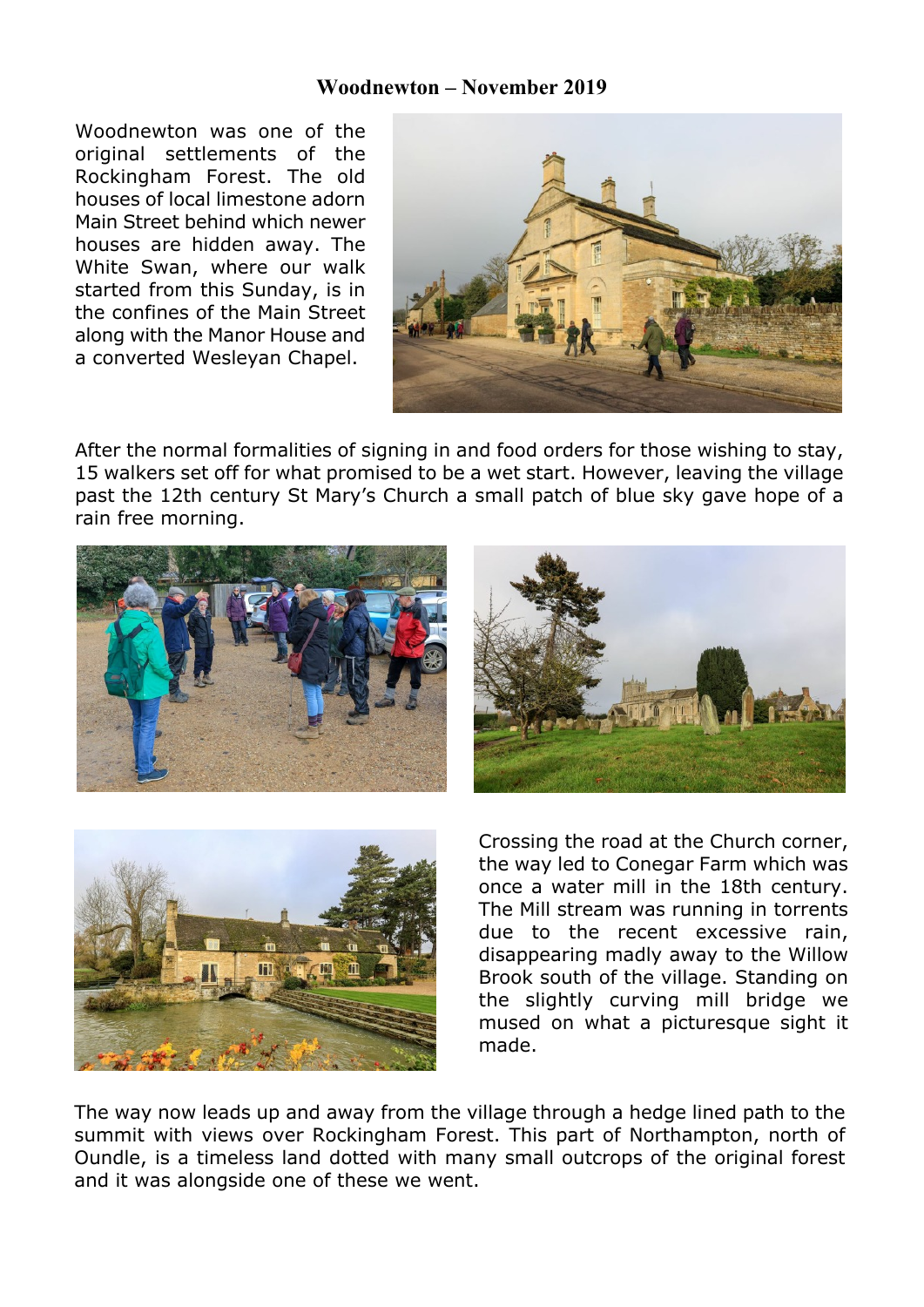

At one point, we walked through a farmyard only to be advised by the friendly farmer that we were actually on the wrong path. Realising our mistake, we apologised and set off smartly. This detour had actually shaved off half a mile of our walk.

There was much evidence of deer by the prints on the path ahead, but these were soon lost as a metaled drive was entered. Rowan Atkinson of Black Adder fame is reputed to have once had a residence close by. We carried on taking a finger post to the left to join our outward route.



A short diversion was taken to avoid the extremely muddy outward path, which was fortunate as we were rewarded with the view of a small herd of deer scampering away in the distance.





Returning to the village a visit to the graveyard of St Mary's was a must. Here hidden at the rear is the grave of Coco the red faced Clown, Nicolai Polakovs, the greatest Circus entertainer of the last century. Born in Latvia to Circus parents, his whole life was spent in the ring. Woodnewton, where he lived with his wife Valentina, is his final resting place having died there in 1974 aged 74. It is reputed that he was the inspiration for Ronald MacDonald, our friendly burger clown. Not for this reason the village honours him with a clown festival every three years to raise money for the local community amenities.